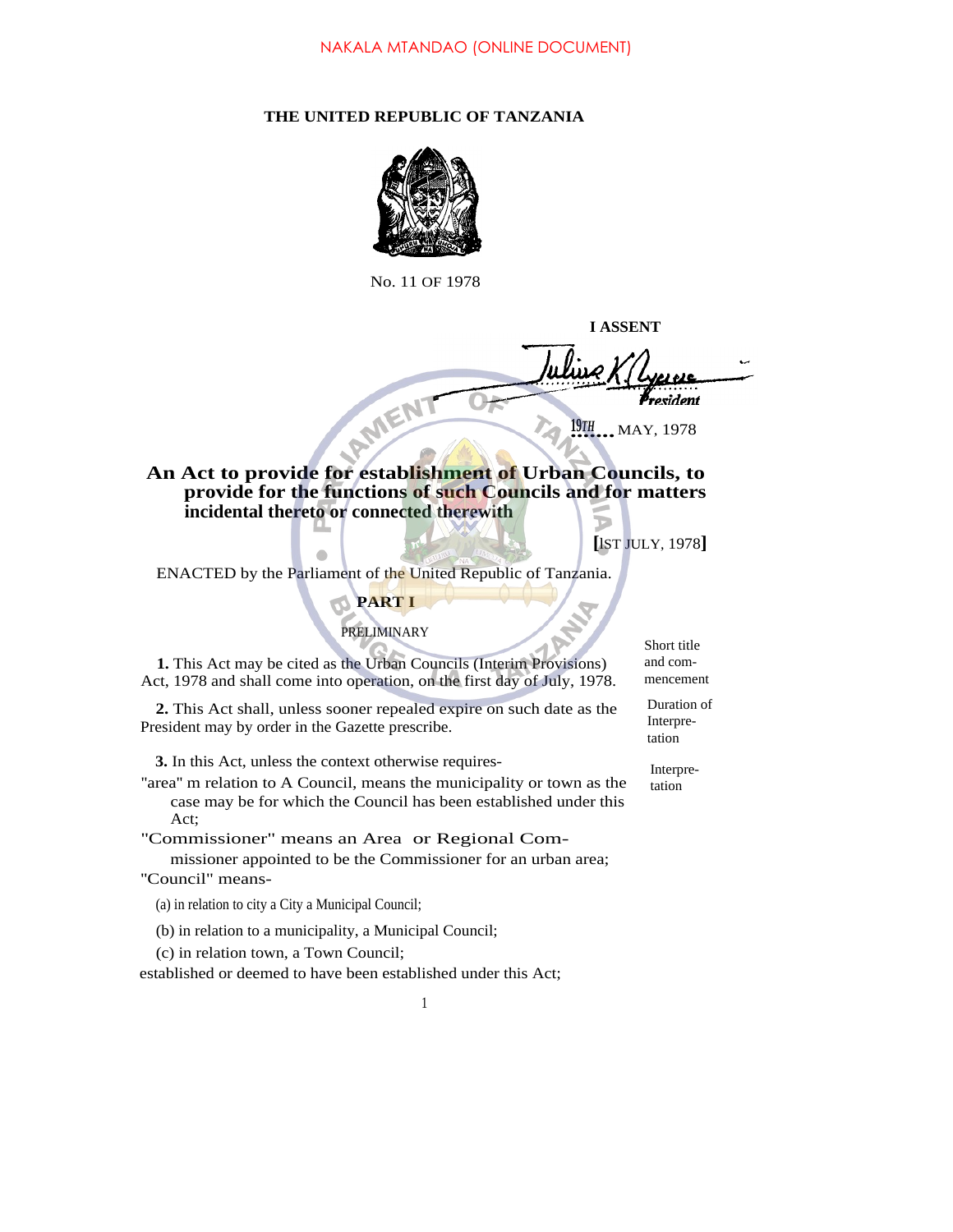| 2                                          | <b>No. 11</b>                                                                                                                          | <b>Urban Councils (Interim Provisions)</b>                                                                                                                                                              | 1978 |  |  |
|--------------------------------------------|----------------------------------------------------------------------------------------------------------------------------------------|---------------------------------------------------------------------------------------------------------------------------------------------------------------------------------------------------------|------|--|--|
|                                            |                                                                                                                                        | "City Council" means a council proclaimed or deemed to have been<br>proclaimed as such a council, under this Act;                                                                                       |      |  |  |
|                                            | "committee" means committee of a council;                                                                                              |                                                                                                                                                                                                         |      |  |  |
| Acts, 1972<br>No. 77                       | "Decentralization Act" means the Decentralization of Government<br>administration (interim Provisions) Act, 1972;                      |                                                                                                                                                                                                         |      |  |  |
|                                            | "Director" means-                                                                                                                      |                                                                                                                                                                                                         |      |  |  |
|                                            | (a) in relation to a city, the City Director appointed for that city;                                                                  |                                                                                                                                                                                                         |      |  |  |
|                                            |                                                                                                                                        | (b) in relation, to a municipality the Municipal Director appointed<br>for that Municipality;                                                                                                           |      |  |  |
|                                            |                                                                                                                                        | (c) m. relation to a town the Town Director appointed for that town.                                                                                                                                    |      |  |  |
|                                            |                                                                                                                                        | "effective date" in relation to any local authority means the date on                                                                                                                                   |      |  |  |
|                                            | tion;                                                                                                                                  | which the order under subsection $(1)$ of section 4 comes into opera-                                                                                                                                   |      |  |  |
|                                            |                                                                                                                                        | "functional officers" shall have the meaning assigned to it under the<br>Decentralization Act;                                                                                                          |      |  |  |
|                                            |                                                                                                                                        | "local authority" means a District Development Council established<br>under the Decentralization Act;                                                                                                   |      |  |  |
|                                            |                                                                                                                                        | "Minister" means the Minister for the time being responsible for matters<br>connected with Regional Administration;                                                                                     |      |  |  |
|                                            | "Municipal Council" means a Municipal Council established or deemed<br>to have been established under this Act, and includes municipal |                                                                                                                                                                                                         |      |  |  |
|                                            | been conferred:                                                                                                                        | council on which by proclamation the status of a city council has                                                                                                                                       |      |  |  |
|                                            | conferred.                                                                                                                             | ,"municipality" means an area declared or deemed to have been declared<br>a municipality under this Act, and includes a municipality on<br>which, by proclamation the status of a city council has been |      |  |  |
|                                            |                                                                                                                                        | <b>PART II</b>                                                                                                                                                                                          |      |  |  |
|                                            |                                                                                                                                        | ESTABLISHMENT OF URBAN COUNCILS                                                                                                                                                                         |      |  |  |
|                                            |                                                                                                                                        |                                                                                                                                                                                                         |      |  |  |
| Establish-<br>ment of<br>Urban<br>Councils |                                                                                                                                        | 4. (1) The minister may by order published m the Gazette declare-                                                                                                                                       |      |  |  |
|                                            |                                                                                                                                        | (a) any area defined m the order to be municipality or a town:                                                                                                                                          |      |  |  |
|                                            |                                                                                                                                        | Provided that the President shall have power to confer upon<br>any municipality the status of a city.                                                                                                   |      |  |  |
|                                            |                                                                                                                                        | (2) Every area for which immediately before the coming into operation<br>of the Decentralization Act-                                                                                                   |      |  |  |
|                                            |                                                                                                                                        | (a) a municipality was conferred the status of a city, such municipa-<br>lity shall be deemed to be a municipality for which the status of<br>a city, has been conferred under this Act;                |      |  |  |
| Cap. 105                                   |                                                                                                                                        | (b) a municipal council was constituted under the Municipality<br>Ordinance, shall be deemed to have been declared a municipal<br>council under this Act;                                               |      |  |  |
|                                            |                                                                                                                                        |                                                                                                                                                                                                         |      |  |  |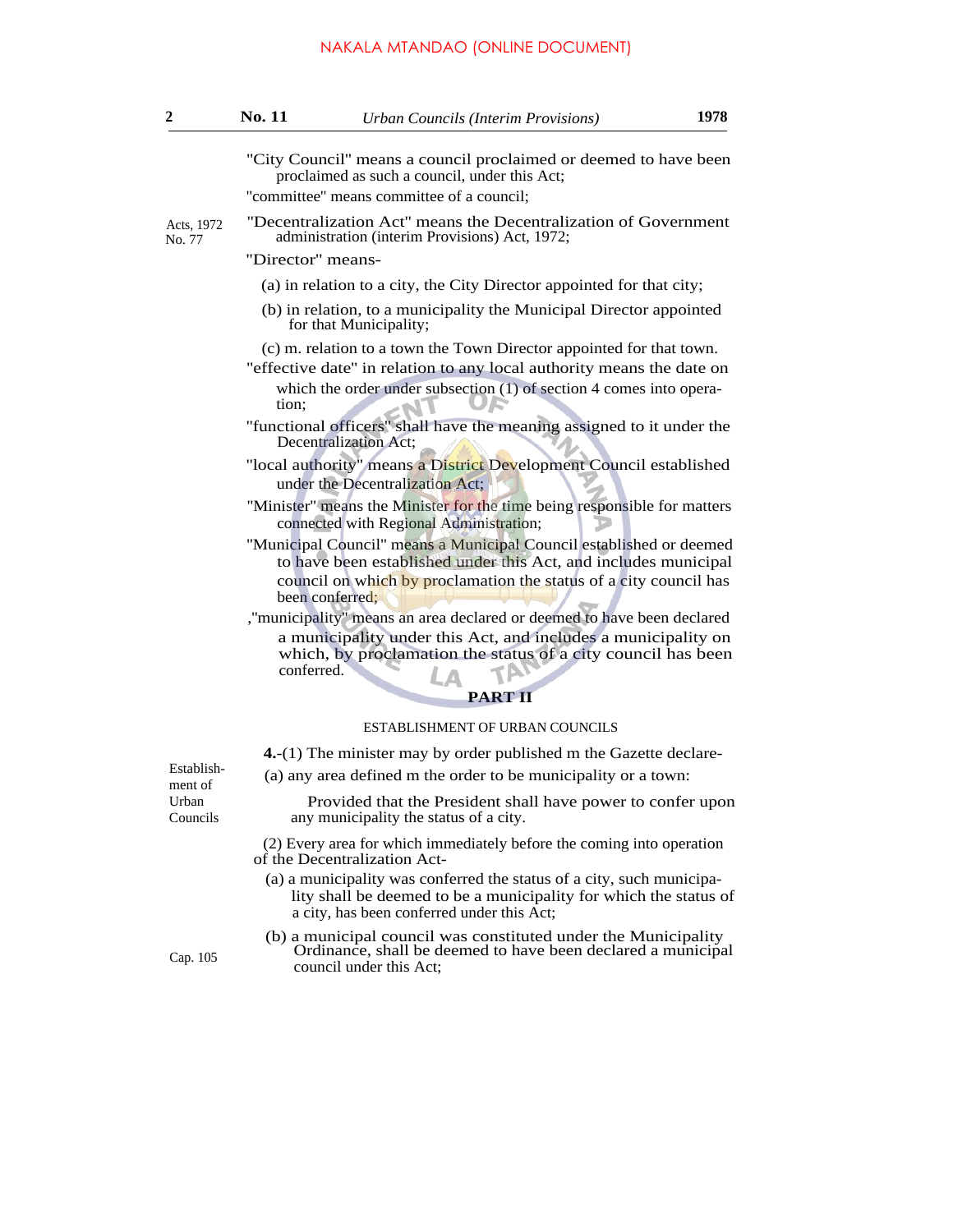| No. 11 | <i>Urban Councils (Interim Provisions)</i> | 1978 |  |
|--------|--------------------------------------------|------|--|
|        |                                            |      |  |

(c) a town council was constituted under the Local Government Ordinance, shall be deemed to be a town council under this Act, Cap. 333

and shall be known by the name by which it was known immediately before the coming into operation of the said Decentralization Act;

Provided that where, on or after the coming into operation of the said Act, the boundaries of a Council have been altered so as to include any area which prior to, the coming into operation of that Act was part d rural district, the Minister shall have power to declare such area as part of. an urban council or rural district.

(3) The local authority, if any, having jurisdiction over an area which under this section has been declared or is deemed to have been declared a municipality, or a town, shall cease to have any jurisdiction over that area, from the effective date.

**5.**-(l) Every City Council established or deemed to have been established under this Act shall consist of  $\sim$  Of Council

- (a) the chairman of the Party, who shall be styled as ''Moyor'', and who shall be chairman;
- (b) a representative of the Commissioner;
- (c) the City Director for the City;
- (d) the constituency members of the National Assembly representing constituencies within the City and the National member of the National Assembly;
- (e) one person elected from each of the urban wards;
- (f) such other members who shag not exceed five who shall be appointed by the Minister;
- (2) Every municipal council shall consist ofthe Municipal chairman of the Party, who shall be styled as

''Mayor",and who shall be chairman;

- (b) a representative of the, Commissioner for the municipality;
- (c) the Municipal Director;
- (d) the constituency member of the National Assembly representing the town and the National member of the National Assembly;
- (e) one person elected from each of the urban wards;
- (f) such other members who shall not exceed five and who shall be appointed by the Minister;
- (g) such other members who shall not exceed three representing the Regional Development Committee of the region concerned,
- (3) Every town council shall consist of-
- (a) the town Chairman of the Party, who shall be Chairman;
- (b) a representative of the Commissioner;

Constitution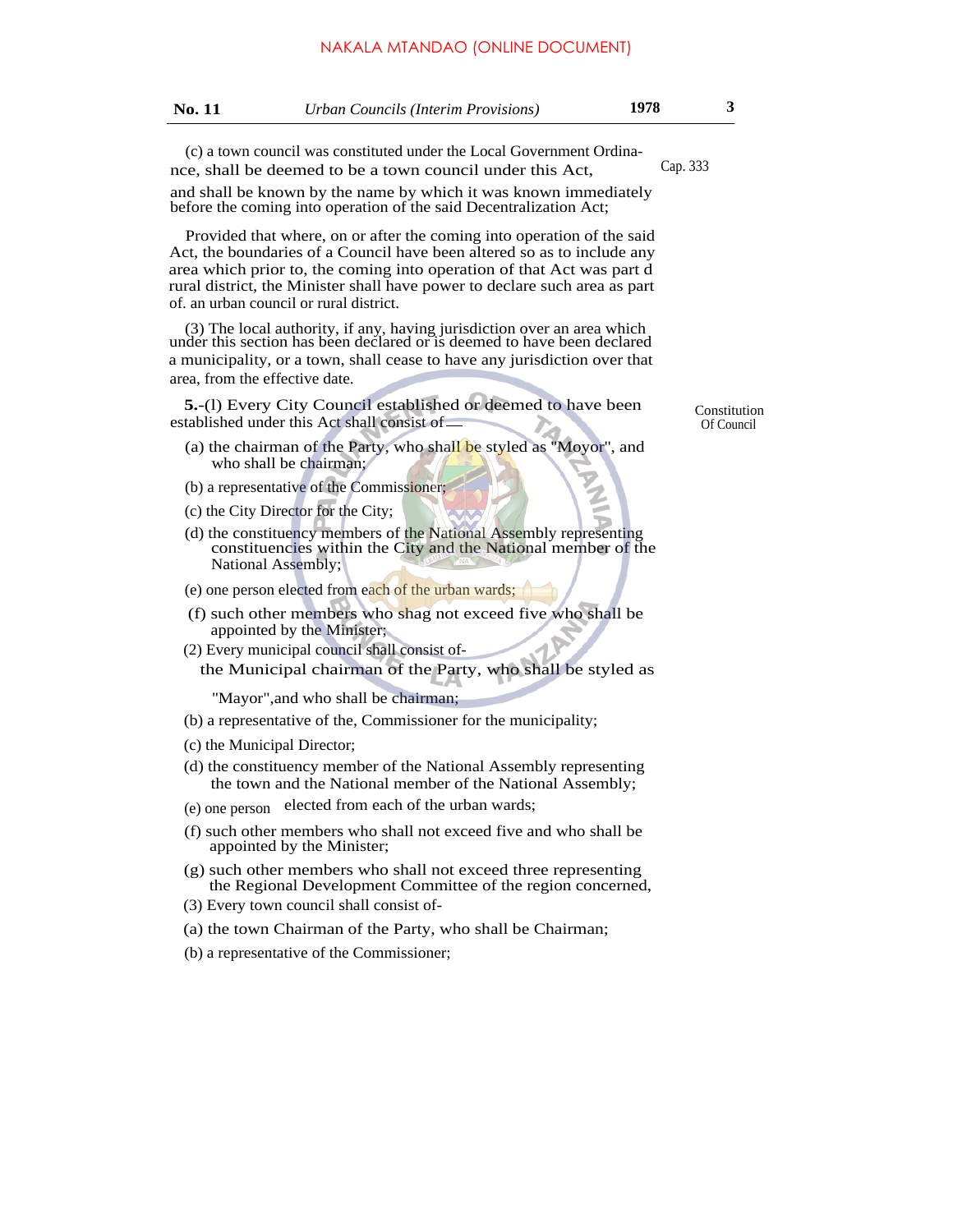# NAKALA MTANDAO (ONLINE DOCUMENT)

| 4                                              | No. 11<br><b>Urban Councils (Interim Provisions)</b><br>1978                                                                                                                                                                                                                                                                                                                            |  |  |  |  |
|------------------------------------------------|-----------------------------------------------------------------------------------------------------------------------------------------------------------------------------------------------------------------------------------------------------------------------------------------------------------------------------------------------------------------------------------------|--|--|--|--|
|                                                | (c) a town council was constituted under the Local Government Ordina-                                                                                                                                                                                                                                                                                                                   |  |  |  |  |
|                                                | (d) the constituency member of the National Assembly representing<br>the town and the National member of the National Assembly;                                                                                                                                                                                                                                                         |  |  |  |  |
|                                                | (e) one person elected from each of the urban wards;                                                                                                                                                                                                                                                                                                                                    |  |  |  |  |
|                                                | (f) such other members who shall not exceed five who shall be<br>appointed by the Minister;                                                                                                                                                                                                                                                                                             |  |  |  |  |
|                                                | (g) such other member who shall not exceed three representing the<br>Regional Development Committee of the region concerned.                                                                                                                                                                                                                                                            |  |  |  |  |
|                                                | (4) The functional officers appointed for the council shall be entitled<br>to attend meetings of the council but shall not be entitled to vote.                                                                                                                                                                                                                                         |  |  |  |  |
|                                                | (5) The Director shall be the Secretary to the Council.                                                                                                                                                                                                                                                                                                                                 |  |  |  |  |
|                                                | (6) Every Council shall be a body corporate having perpetual<br>succession and a common seal and shall be capable in law of. suing<br>and being sued in its corporate tide and of purchasing, holding and<br>alienating land and other property, moveable or immovable.                                                                                                                 |  |  |  |  |
|                                                | (7) Every Council shall have jurisdiction over the whole of the area<br>in respect of which it is established.                                                                                                                                                                                                                                                                          |  |  |  |  |
|                                                | 6.-(I) The President shall appoint in respect of each Council a<br>- Director.                                                                                                                                                                                                                                                                                                          |  |  |  |  |
| Appointment<br>of Develop-<br>ment<br>Director | (2) The Director shall be the Chief Executive and Administrative<br>Officer of the Council for which he is appointed and shall be respon-<br>sible for co-ordinating the whole of the work of the council, for<br>convening ail the meetings of the council and its committee, and shall<br>advise the council and its committees on all matters upon which his<br>advice is necessary. |  |  |  |  |
| Council to                                     | 7.-(1) Every council shall establish the following committees: -                                                                                                                                                                                                                                                                                                                        |  |  |  |  |
| establish<br>Committees                        | (a) Finance and Administration Committee;                                                                                                                                                                                                                                                                                                                                               |  |  |  |  |
|                                                | (b) Urban Planning Committee;                                                                                                                                                                                                                                                                                                                                                           |  |  |  |  |
|                                                | (c) Public Health and Social Welfare Committee.                                                                                                                                                                                                                                                                                                                                         |  |  |  |  |
|                                                | (d) Works Committee;                                                                                                                                                                                                                                                                                                                                                                    |  |  |  |  |
|                                                | (e) Education and Culture Committee-,                                                                                                                                                                                                                                                                                                                                                   |  |  |  |  |
|                                                | (f) Trade and Economic Committee.                                                                                                                                                                                                                                                                                                                                                       |  |  |  |  |
|                                                |                                                                                                                                                                                                                                                                                                                                                                                         |  |  |  |  |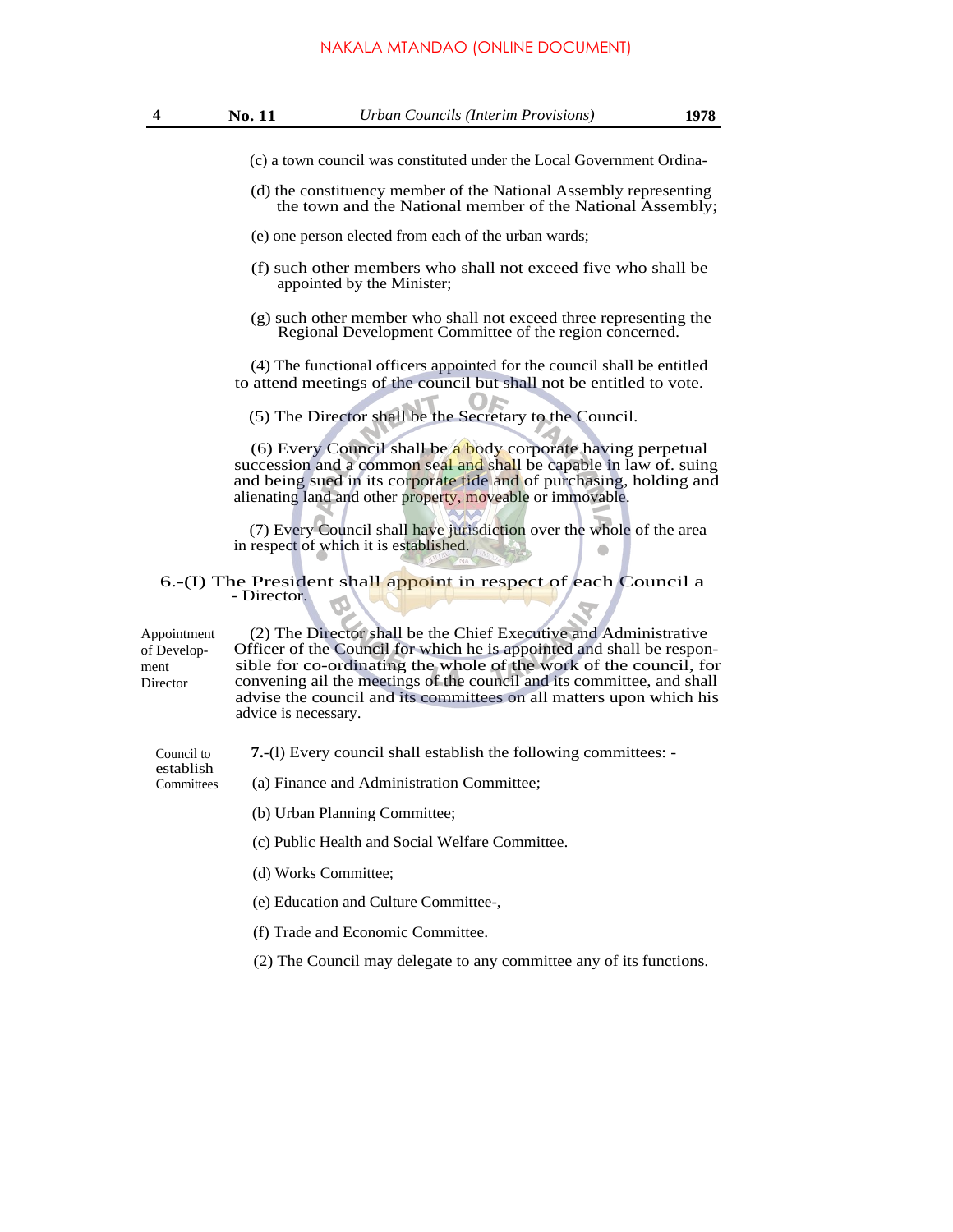(3) The number of the members of a committee appointed under this section and their term of office shall be such as may from time to time be fixed by the Council.

(4) A committee appointed under this section may include persona who are not members of the council;

Provided that-

- (i) no person other than a councilor shall be a member of the Finance and Administration Committee;
- (ii) not less than two-thirds of the members of a Committee, other than the Finance and Administration Committee, shall be members of. the Council.

**8.**-(1) The provisions of the Municipalities Ordinance relating to the proceedings of councils officers of the Councils, financial provisions, accounts are audit, recovery of debts, powers and duties of Councils, power to make by-laws powers to issue licences, special powers and legal procedure shall apply in relation to a municipal council established or deemed to have been established under this Act.

(2) The provisions of the Local Government Ordinance relating to the meetings and proceedings of authorities, appointment of committees, duties and functions of authorities, powers to make by-laws, acquisition of land, financial provisions, rates requisitions, and legal proceedings shall apply in relation to a town council established or deemed to have been established under this Act.

(3) The Local Government Ordinance shall apply to and in relation to a Town Council established or deemed to have been established under this Act as 'if there was substituted for references in that Ordinance to District Council references to Town Council.

(4) For the avoidance of any doubt, and without prejudice to the generality of section  $8(1)$  and  $(2)$  it is hereby declared that-

- (a) during the first year and for as long as this Act continues in operation, Parliament shall allocate funds to every council to meet the estimated expenditure of the council and any money which the council may collect by way of issueing of licences or under any of its authority to collect money. shall be paid to the Consolidated Fund, but the Minister may reallocate that money to the Council;
- (b) funds allocated to a council under paragraph (a) shall be administered by the Director of each council;
- (c) every Director shall be responsible for the proper administration of funds allocated to his council and shall be the accounting officer in relation to such funds.

Provisions of certain laws to apply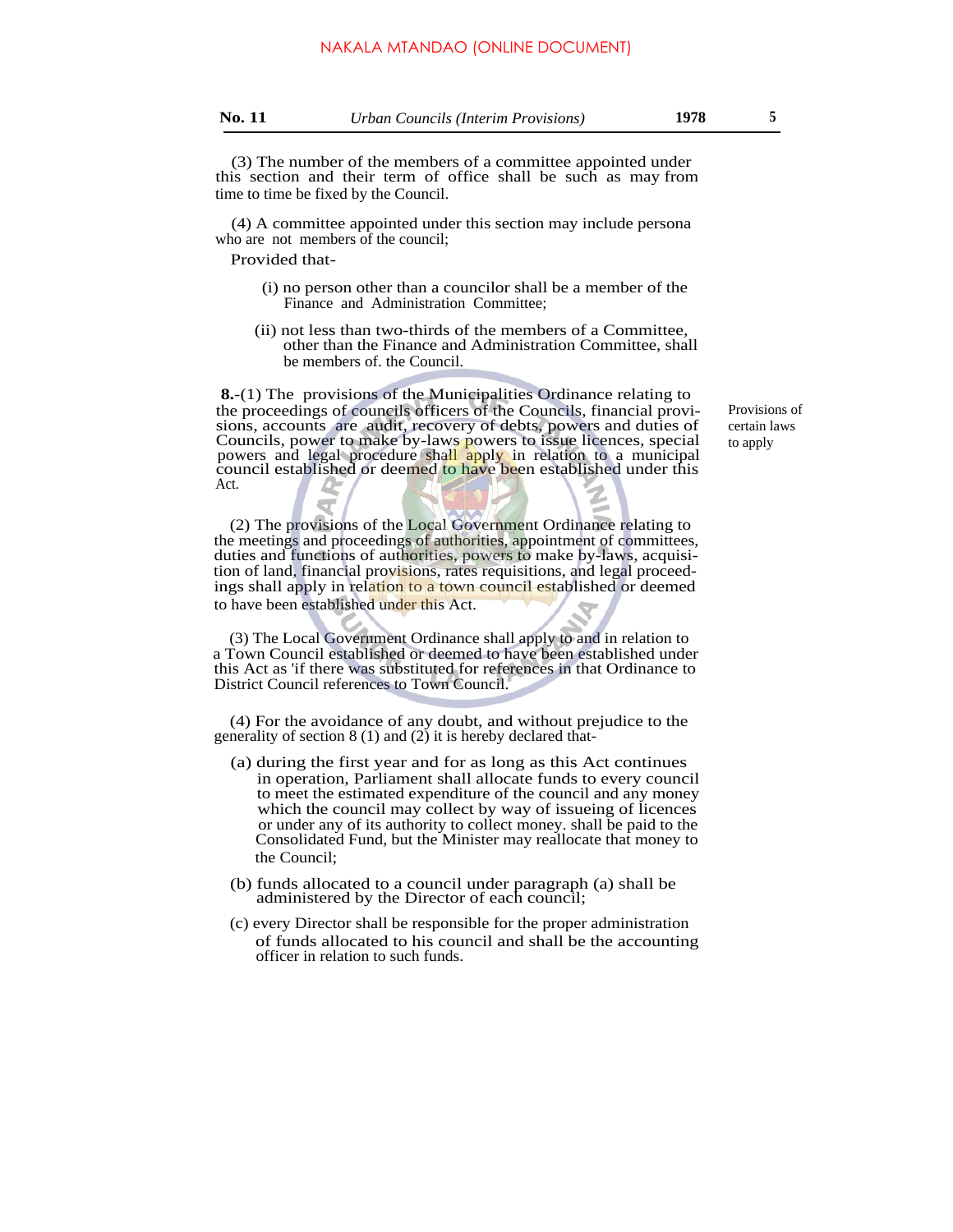| <b>No. 11</b><br>Urban Councils (Interim Provisions) | 1978 |
|------------------------------------------------------|------|
|------------------------------------------------------|------|

Transitional provisions relating to elected members of local council

**9.**-(1) In this section ''Elected members'' means a person who becomes a member of a Council by virtue of his having been, immediately before the effective date, an elected Member of the District I)evelopment Council.

(2) Where circumstances arise whereby an elected member would, if the District Development Council had continued in existence. have become disqualified to continue as an elected member of the local authority, he shall cease to hold office as a member Of the council.

Acts, 1970<br>No. 25

(3) Where a vacancy occurs in the number of elected members or where such vacancy occurred before the effective date and no step has been taken under the Elections Act, 1970 to fill such vacancy, the Minister may appoint a member to fill such vacancy.

(4) Where a vacancy occurs in the number of elected members of a District Development council before the effective date, and a step to U such vacancy was taken before such date, an election for a member to fill such vacancy shah, unless the Minister otherwise directs, be held as if the District Council had continued to exercise jurisdiction, and the person elected shall be an elected member of the Council.

(5) For the purpose of this section a step to fill a vacancy in the number of elected members shall be deemed to have been taken Only if the final nominations of candidates for election have been made under Part 3 of Chapter IV of the Elections Act, 1970.

### **PART III**

#### MISCELLANEOUS PROVISIONS

**10.**-(1) Upon a local authority ceasing to have jurisdiction con-<br>local sequent upon an order made under subsection (2) of section 4 the  $\frac{\text{total}}{\text{local}}$  sequent upon an order made under subsection (2) of section 4 the authority following provisions shall apply following provisions shall apply-

have juris-- (a) all the power and functions vested in the local authority immedicion diately before the effective date shall vest in the council and diately before the effective date shall vest in the council and subject to the provisions of this Act tin that behalf,the Council may exercise such powers and functions to the same extend as they could have been exercised by the local authority immediately preceding the effective date;

- (b) All the by-laws made under the Municipality Ordinance the Local Government ordinance and those made by the local authority and inforce immediately before the effective date shall Cap. 105 continue in force as by-laws made by the council established
- under this Act or, where by an order under subsection (2) the Cap. 333 functions of making such by-laws is transferred to any other person or authority, such other person or authority;
	- (c) every licence, registration or permit issued or granted by the local authority shall continue in force for the period specified in such licence. registration or authority.

ceasing to<br>have juris--